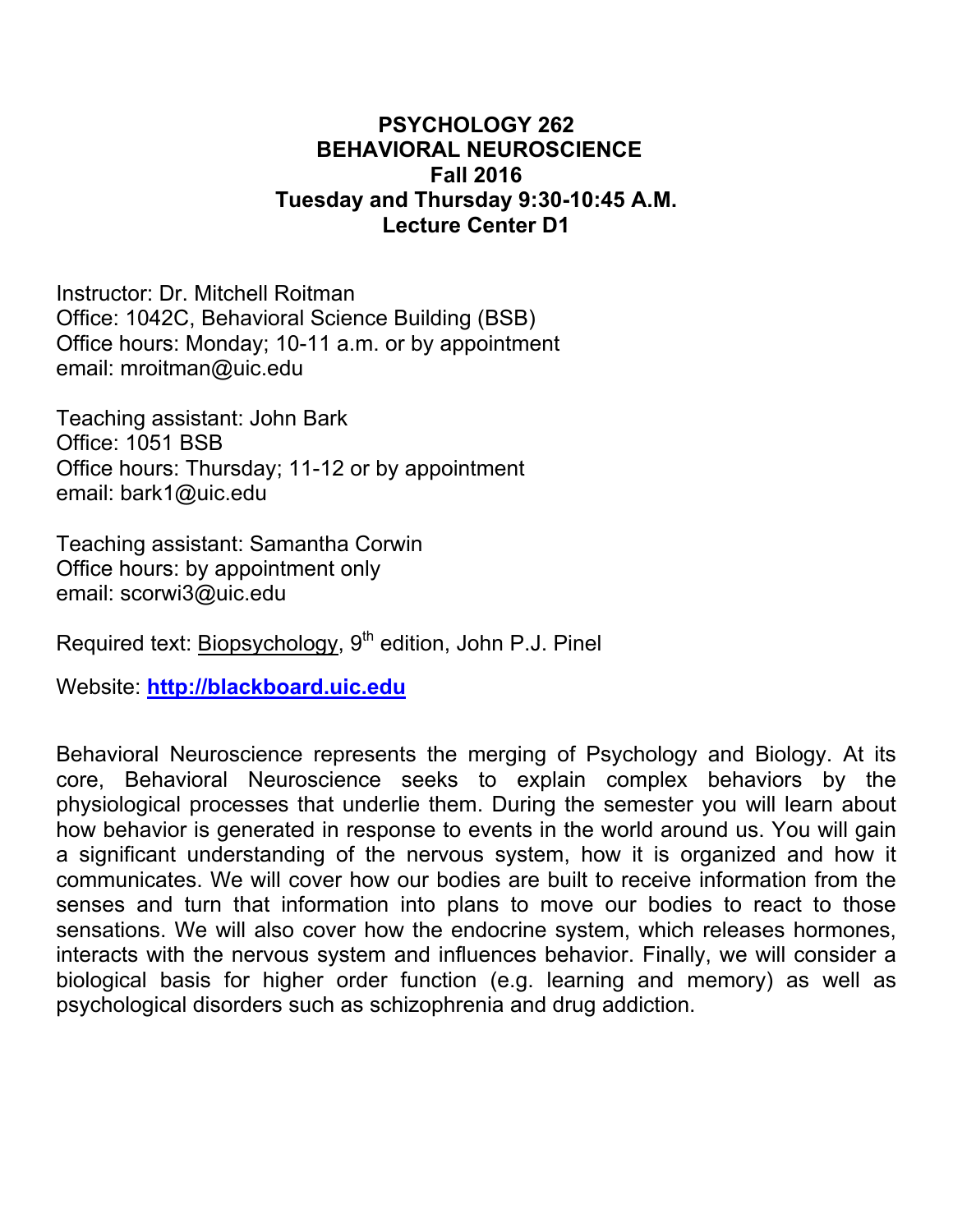| <b>Tentative Class Schedule</b> |       |                                                                        |                                     |  |
|---------------------------------|-------|------------------------------------------------------------------------|-------------------------------------|--|
| Week                            | Date  | <b>Topic</b>                                                           | Readings                            |  |
| 1                               | 8/23  | Introduction                                                           | Chapt. 1                            |  |
|                                 |       | PART I: FOUNDATIONS OF BEHAVIORAL NEUROSCIENCE                         |                                     |  |
|                                 | 8/25  | Nervous system overview                                                | Chapt. 3                            |  |
| $\overline{2}$                  | 8/30  | Anatomy and development of the nervous system                          | Chapt. 3; Chapt 9;<br>pages 214-221 |  |
|                                 | 9/01  | Neural transduction                                                    | Chapt. 4; pages 76-85               |  |
| 3                               | 9/06  | Neural transduction                                                    |                                     |  |
|                                 | 9/08  | Neural transduction/Chemical signaling                                 | Chapt. 4; pages 86-91               |  |
| 4                               | 9/13  | Chemical signaling - II                                                | Chapt. 4; pages 92-99               |  |
|                                 | 9/15  | Chemical signaling and Review                                          | Chapt. 4; pages 92-99               |  |
| 5                               | 9/20  | Exam I                                                                 |                                     |  |
|                                 |       | PART II: SENSING AND DOING - INTERACTING WITH THE EXTERNAL ENVIRONMENT |                                     |  |
| 5                               | 09/22 | Sensory systems: somatosensory                                         | Chapt. 7; pages 171-<br>177         |  |
| 6                               | 09/27 | Somatosensory/Motor systems                                            | Chapt. 8; pages 189-<br>207         |  |
|                                 | 09/29 | Sensory systems: vision                                                | Chapt. 6; pages 130-<br>146         |  |
| 7                               | 10/04 | NO CLASS                                                               |                                     |  |
|                                 | 10/06 | Sensory systems: vision                                                |                                     |  |
| 8                               | 10/11 | Sensory systems: vision/audition                                       | Chapt. 7; pages 162-<br>171         |  |
|                                 | 10/13 | Sensory systems: audition/gustation                                    | Chapt. 7; pages 179-<br>183         |  |
| 9                               | 10/18 | Exam II                                                                |                                     |  |
|                                 |       | PART III: HORMONES, HOMEOSTATSIS AND BRAIN-BODY INTERACTIONS           |                                     |  |
| 9                               | 10/20 | Hormones and behavior: neuroendocrine system                           | Chapt. 13                           |  |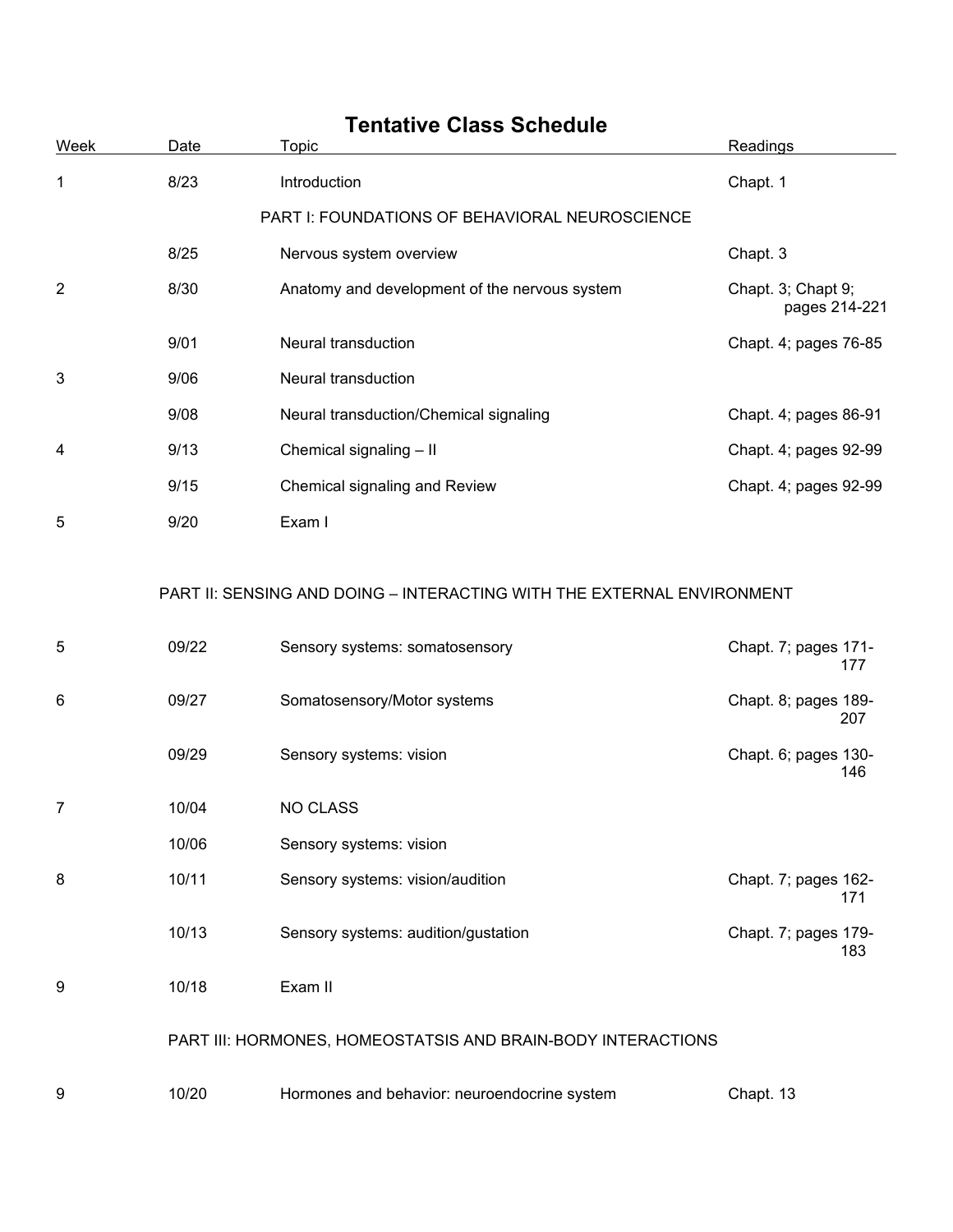| 10 | 10/25   | Hormones and behavior: sexual behavior         | Chapt 13  |
|----|---------|------------------------------------------------|-----------|
|    | 10/27   | Hormones and behavior: sexual behavior         |           |
| 11 | 11/01   | Hormones and behavior: eating and drinking     | Chapt 12  |
|    | 11/03   | Emotion and stress/sleep                       | Chapt. 17 |
| 12 | 11/08   | Sleep and dreaming                             | Chapt. 14 |
|    | 11/10   | Exam III                                       |           |
|    |         | PART IV: HIGHER ORDER FUNCTION AND MALFUNCTION |           |
| 13 | 11/15   | Learning and memory                            | Chapt. 11 |
|    | 11/17   | Learning and memory                            |           |
| 14 | 11/22   | Psychological disorders: drug addiction        | Chapt. 15 |
|    | 11/24   | NO CLASS: Thanksgiving                         |           |
| 15 | 11/29   | Psychological disorders                        | Chapt. 18 |
|    | *12/01* | Psychological disorders                        | Chapt. 18 |

\* Day in the Life of your Brain paper is due

Further details will be posted to Blackboard at the start of Part IV of the course. In brief, this three-page, double spaced paper is due on the last day of class. For the paper, you will consider some of your daily activities and explain your behavior in terms of their biological bases. You'll incorporate material from at least 3 different lectures and cite slides and/or page numbers from the textbook. No additional materials will be necessary to draft the paper. Again, more detail will be provided later in the semester.